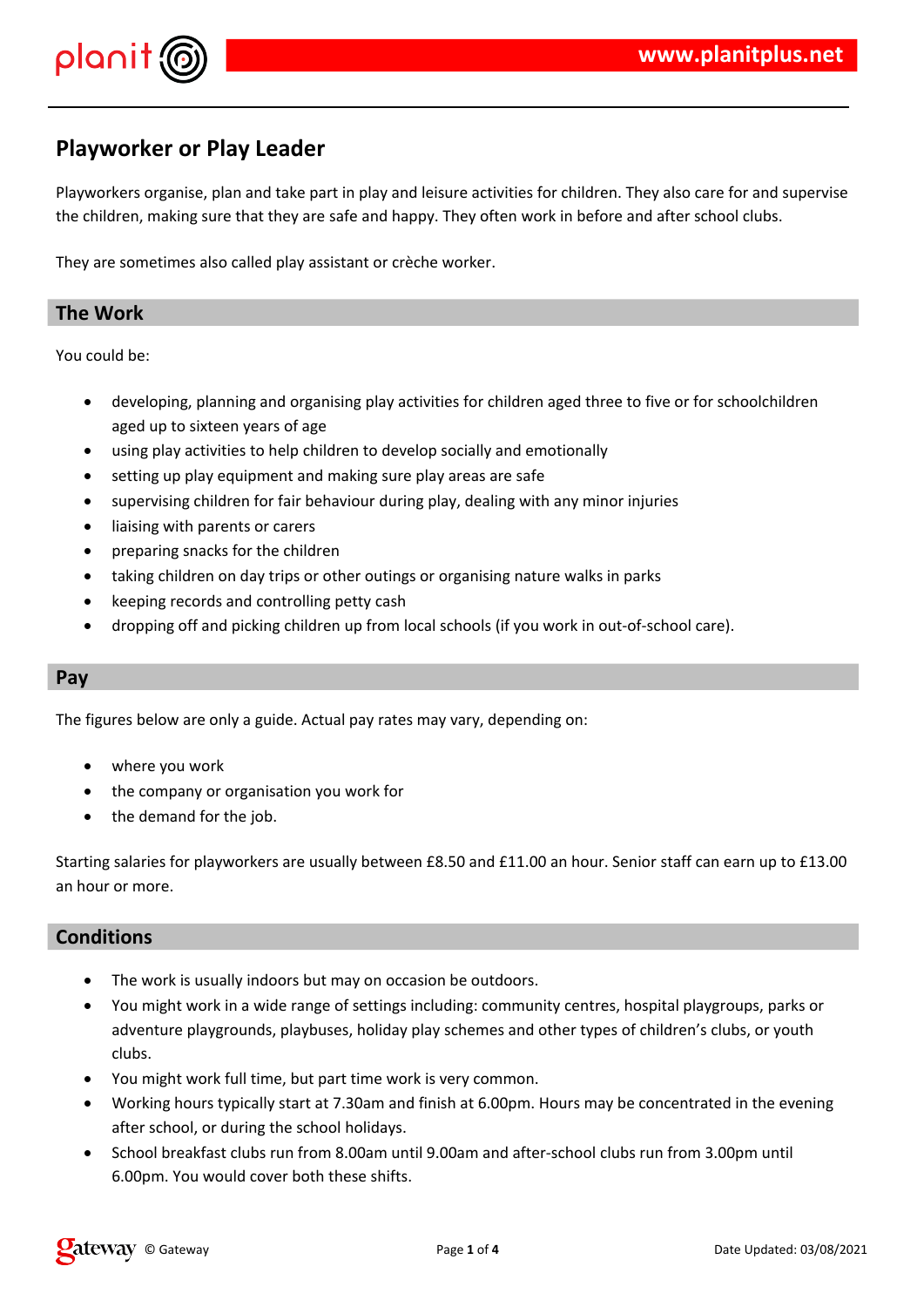

![](_page_1_Figure_1.jpeg)

|               | Ţ<br>$\, \, \$$                                                                |                              |                                                                                                                                                                                                                                                                                                                                                                                                                |              |  |
|---------------|--------------------------------------------------------------------------------|------------------------------|----------------------------------------------------------------------------------------------------------------------------------------------------------------------------------------------------------------------------------------------------------------------------------------------------------------------------------------------------------------------------------------------------------------|--------------|--|
|               | $\%$<br>$\%$                                                                   | $\mathbf{I}$<br>$\mathbf{I}$ | $\sim 1$                                                                                                                                                                                                                                                                                                                                                                                                       |              |  |
|               | %<br>$\mathbf{I}$<br>$\mathbf{I}$<br>$\, \, \raisebox{12pt}{$\scriptstyle \$}$ |                              | $\begin{array}{c} \rule{0pt}{2ex} \rule{0pt}{2ex} \rule{0pt}{2ex} \rule{0pt}{2ex} \rule{0pt}{2ex} \rule{0pt}{2ex} \rule{0pt}{2ex} \rule{0pt}{2ex} \rule{0pt}{2ex} \rule{0pt}{2ex} \rule{0pt}{2ex} \rule{0pt}{2ex} \rule{0pt}{2ex} \rule{0pt}{2ex} \rule{0pt}{2ex} \rule{0pt}{2ex} \rule{0pt}{2ex} \rule{0pt}{2ex} \rule{0pt}{2ex} \rule{0pt}{2ex} \rule{0pt}{2ex} \rule{0pt}{2ex} \rule{0pt}{2ex} \rule{0pt}{$ | $\mathbf{H}$ |  |
| $\mathcal{A}$ | $\pmb{\mathsf{I}}$<br>$\mathbf{I}%$                                            |                              |                                                                                                                                                                                                                                                                                                                                                                                                                |              |  |
|               | $\, \, \raisebox{12pt}{$\scriptstyle \$}$<br>\$ \$                             | $\mathbf{I}$<br>$\mathbf{I}$ | $\mathop{!}\nolimits$                                                                                                                                                                                                                                                                                                                                                                                          |              |  |
|               | $\%$<br>$\mathbf{I}$<br>$\, \, \raisebox{12pt}{$\scriptstyle \$}$              | Ţ                            | $\mathbf{u}$                                                                                                                                                                                                                                                                                                                                                                                                   |              |  |
|               |                                                                                |                              |                                                                                                                                                                                                                                                                                                                                                                                                                |              |  |
|               |                                                                                |                              |                                                                                                                                                                                                                                                                                                                                                                                                                |              |  |

|  | $\mathsf{P}_{\mathsf{O}}$ . The set of $\mathsf{P}_{\mathsf{O}}$                                                                                                                                                                                                                                          |  | $\frac{1}{2}$ $\frac{1}{2}$ $\frac{1}{2}$ $\frac{1}{2}$ $\frac{1}{2}$ $\frac{1}{2}$ $\frac{1}{2}$ $\frac{1}{2}$ $\frac{1}{2}$ $\frac{1}{2}$ $\frac{1}{2}$ $\frac{1}{2}$ $\frac{1}{2}$ $\frac{1}{2}$ $\frac{1}{2}$ $\frac{1}{2}$ $\frac{1}{2}$ $\frac{1}{2}$ $\frac{1}{2}$ $\frac{1}{2}$ $\frac{1}{2}$ $\frac{1}{2}$ |
|--|-----------------------------------------------------------------------------------------------------------------------------------------------------------------------------------------------------------------------------------------------------------------------------------------------------------|--|---------------------------------------------------------------------------------------------------------------------------------------------------------------------------------------------------------------------------------------------------------------------------------------------------------------------|
|  | $\frac{1}{2}$ / $\frac{1}{2}$ / $\frac{1}{2}$ / $\frac{1}{2}$ / $\frac{1}{2}$ / $\frac{1}{2}$ / $\frac{1}{2}$ / $\frac{1}{2}$ / $\frac{1}{2}$ / $\frac{1}{2}$ / $\frac{1}{2}$ / $\frac{1}{2}$ / $\frac{1}{2}$ / $\frac{1}{2}$ / $\frac{1}{2}$ / $\frac{1}{2}$ / $\frac{1}{2}$ / $\frac{1}{2}$ / $\frac{1$ |  |                                                                                                                                                                                                                                                                                                                     |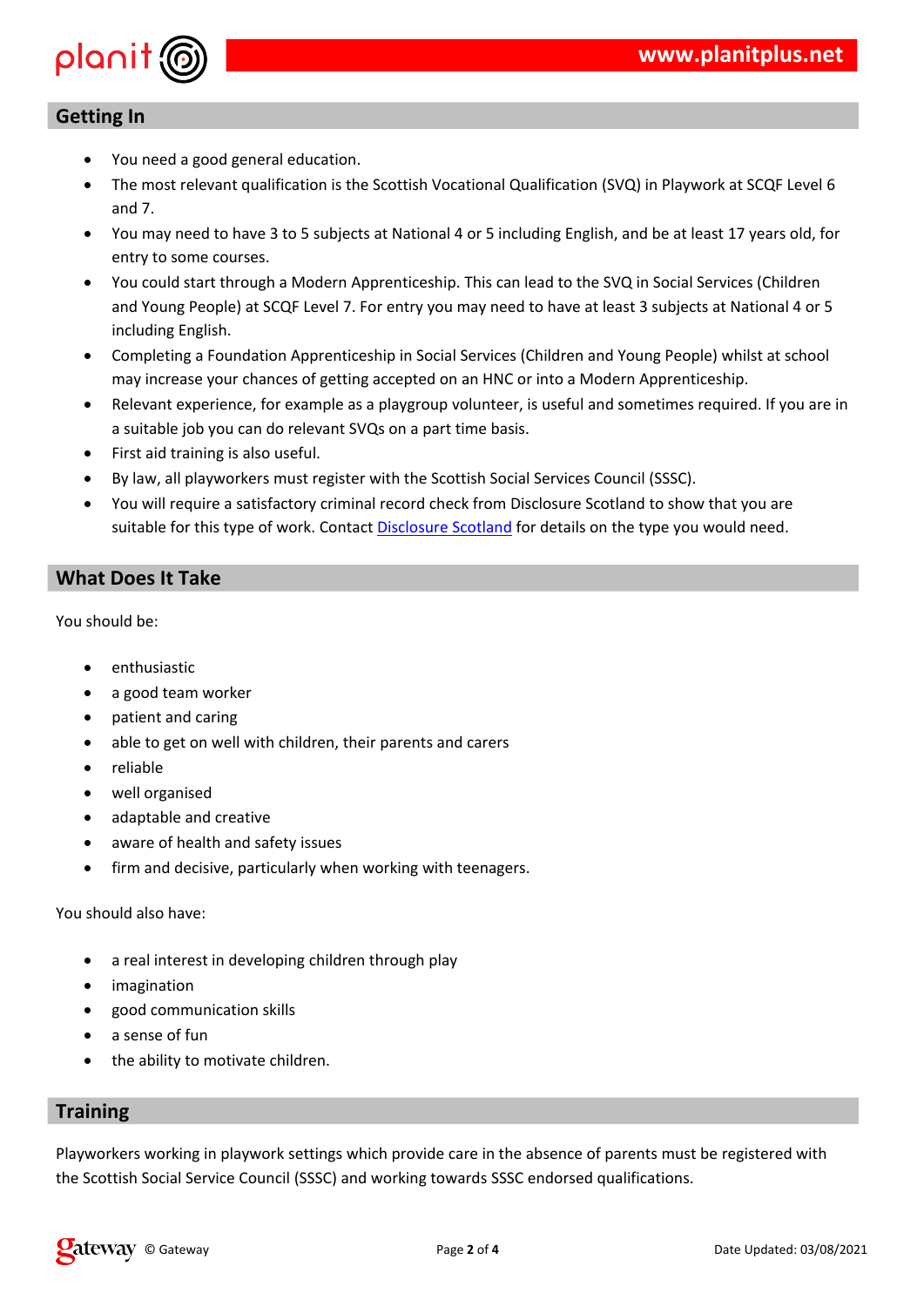| 3 !! (          |  |     |                  |              | \$           | %\$          |              |  |                                           |  |
|-----------------|--|-----|------------------|--------------|--------------|--------------|--------------|--|-------------------------------------------|--|
| \$              |  |     | \$               | $\mathbf{H}$ |              |              |              |  |                                           |  |
|                 |  | /89 |                  |              | / : 9 ; < 7) |              |              |  |                                           |  |
| B               |  | %   | \$\$             |              |              |              |              |  | $\begin{bmatrix} 1 & C & 6 \end{bmatrix}$ |  |
| $\pm 1$ $\pm 1$ |  |     | " #! $//\%$ ! \$ |              |              | $\mathbf{H}$ |              |  |                                           |  |
| $^{\circ}$      |  |     |                  |              |              |              | $\mathbf{H}$ |  |                                           |  |

 $\mathbf{u}$ 

## $\mathcal{L}^{\text{max}}_{\text{max}}$  and  $\mathcal{L}^{\text{max}}_{\text{max}}$  . The set of the  $\mathcal{L}^{\text{max}}_{\text{max}}$

 $\frac{1}{2}$  \$  $\frac{1}{2}$   $\frac{1}{2}$   $\frac{1}{2}$   $\frac{1}{2}$   $\frac{1}{2}$   $\frac{1}{2}$   $\frac{1}{2}$   $\frac{1}{2}$   $\frac{1}{2}$   $\frac{1}{2}$   $\frac{1}{2}$   $\frac{1}{2}$   $\frac{1}{2}$   $\frac{1}{2}$   $\frac{1}{2}$   $\frac{1}{2}$   $\frac{1}{2}$   $\frac{1}{2}$   $\frac{1}{2}$   $\frac{1}{2}$   $\frac{1}{2}$ 

|                                       |          | $\#$    |                |                |              |                             |  |
|---------------------------------------|----------|---------|----------------|----------------|--------------|-----------------------------|--|
|                                       |          |         |                |                |              |                             |  |
|                                       | $$$ #    |         |                |                |              |                             |  |
|                                       |          |         |                |                |              |                             |  |
| $\#$                                  |          |         |                | 17             |              |                             |  |
|                                       |          |         | F              |                |              | $\mathbf H$                 |  |
| $\begin{array}{c} ? \\ 3 \end{array}$ | $\%$     |         |                |                |              | $\pmb{\mathsf{H}}$          |  |
| $\#$                                  |          |         |                |                |              |                             |  |
|                                       |          | F       |                |                |              |                             |  |
| $\vdots$                              | $\%$     |         | ш              | $\%$           |              | п,<br>$\boldsymbol{\theta}$ |  |
|                                       |          |         |                |                |              |                             |  |
| $\$$ #                                |          |         | \$\$# % #      |                | #            | 8\$\$\$'                    |  |
|                                       |          |         |                |                |              |                             |  |
|                                       |          | $>1$ 57 |                |                |              |                             |  |
|                                       | #<br>3 % |         | $\mathbf{H}$   | $\mathbf{H}$ . | $\mathbf{H}$ | \$                          |  |
| $\mathfrak{S}$                        | $\%$     | $+$     | H              | $\mathbf H$    | п            | \$                          |  |
|                                       |          |         |                |                |              |                             |  |
| $\#$                                  |          |         | $F//$ :        |                |              |                             |  |
| $\vdots$                              | $\%$     |         | $\blacksquare$ | $\%$           |              | п<br>\$                     |  |